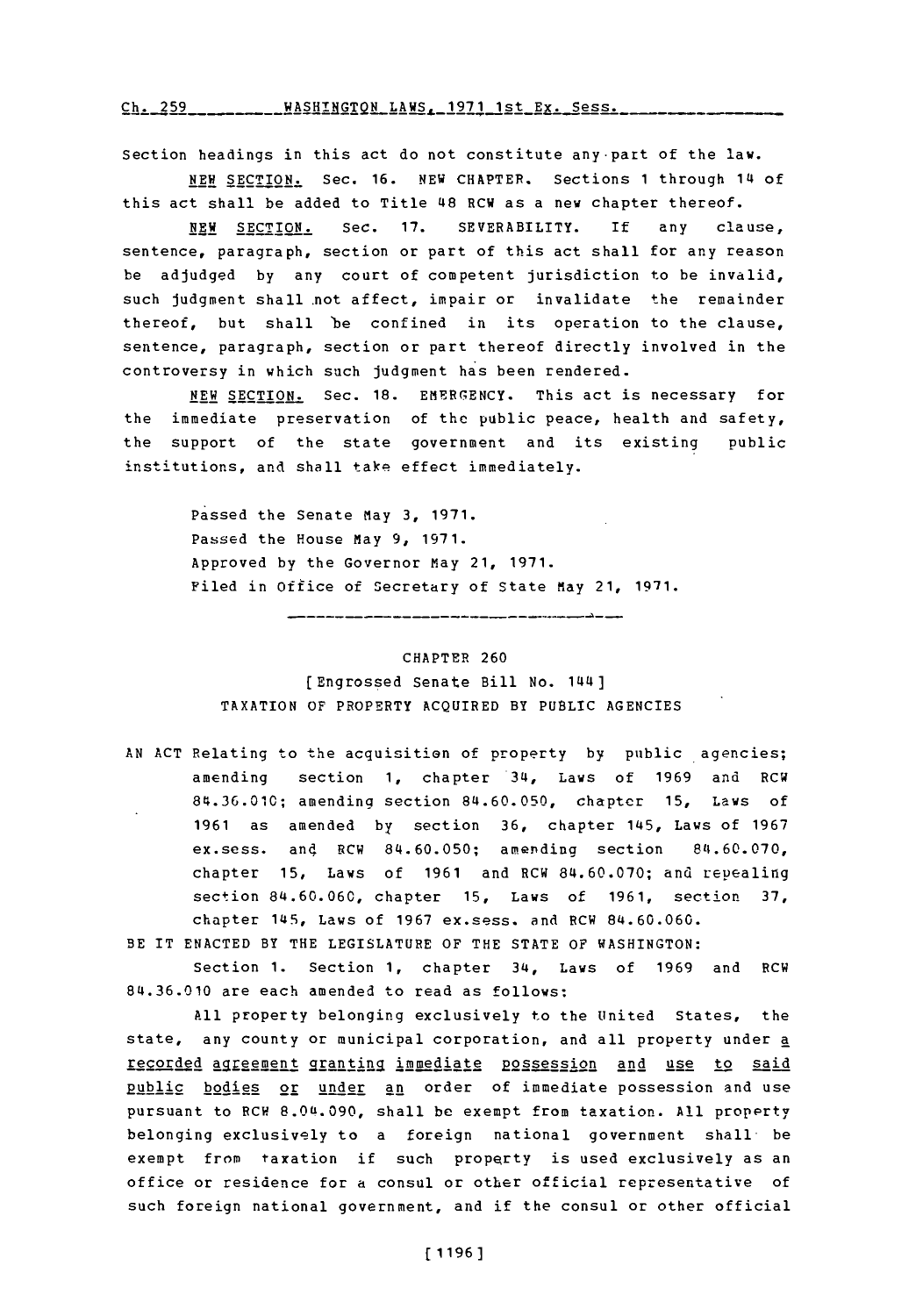representative is a citizen **of** such foreign nation.

Sec. 2. Section **84.60.050,** chapter **15,** Laws of **1961** as amended **by** section **36,** chapter 145, Laws of **1967** ex.sess. and RCW 84.60.050 are each amended to read as follows:

IL When real property is acquired **by** purchase or condemnation by the state of Washington ((or any of its political subdivisions<sub>7</sub> ineluding counties<sub>7</sub> eities and towns<sub>7</sub> the property so aequired)), any county or municipal gorporation or is placed under a recorded Aigrrment **for** immediate pgssession and gse or an order of immediate possssion and use pursuant to RCW 8.04.090. such property shall continue to be subject to the tax lien for the years prior to the year in which the property is so acquired or placed under such agreement or order, of any tax ((collectible by the county treasuref)) levied **by** the state, ((any)) county, **((any** other)) municipal corporation or other tax levying public body, ((and definquent at the date of sale; condemnation verdict; order of immediate possession and use pursuant to REW 8-04-0907 or judgment if net tried before a jury:)) except as is otherwise provided in RCW 84.60.070.

121 The lien for taxes applicable to the real property being agguired or placed under immediate possession and use for the year in which such real **prgpgey** is so acguired or placed under immediate p2ssession and use shall be for only jte pro **rata** portion of taxes allocable to that portion of the year prior to the date of execution of the instrument vesting titly date of recordin **such** apreement of immediate possession and use, date of such order of immediate possession and use, or date of Judgment. No taxes levied or tax lien on such property allocable to a period subsequent to the dates identified in this subsection shall be valid and anv such taxes levied shall be canceled as provided in RCW 84.56.400. In the event the owner has paid taxes allocable to that portion of the year subsequent to the dates identified in this subsection he shall be entitled to a pro rata refund of the amount paid on the property so acquired or placed under a recorded agreement or an order of immediate possession and use. If the dates identified in this subsection precede February 15th of the year in which such taxes become payable, no lien for such taxes shall be valid and any such taxes levied but not payable shall be canceled **as** provided in RCW 84.56.400.

Sec. **3.** Section 84.60.070, chapter **15,** Laws of **1961** and RCW **84.60.070** are each amended to read as follows:

((in the event)) Hhen only a part of a ((given)) parcel of real property is ((so acquired)) <u>required</u> by a public body either of the parties may require the assessor to segregate the taxes **((7** in which event REW 84r6Qr99 threigh 847692099 shall **apply** enly to the